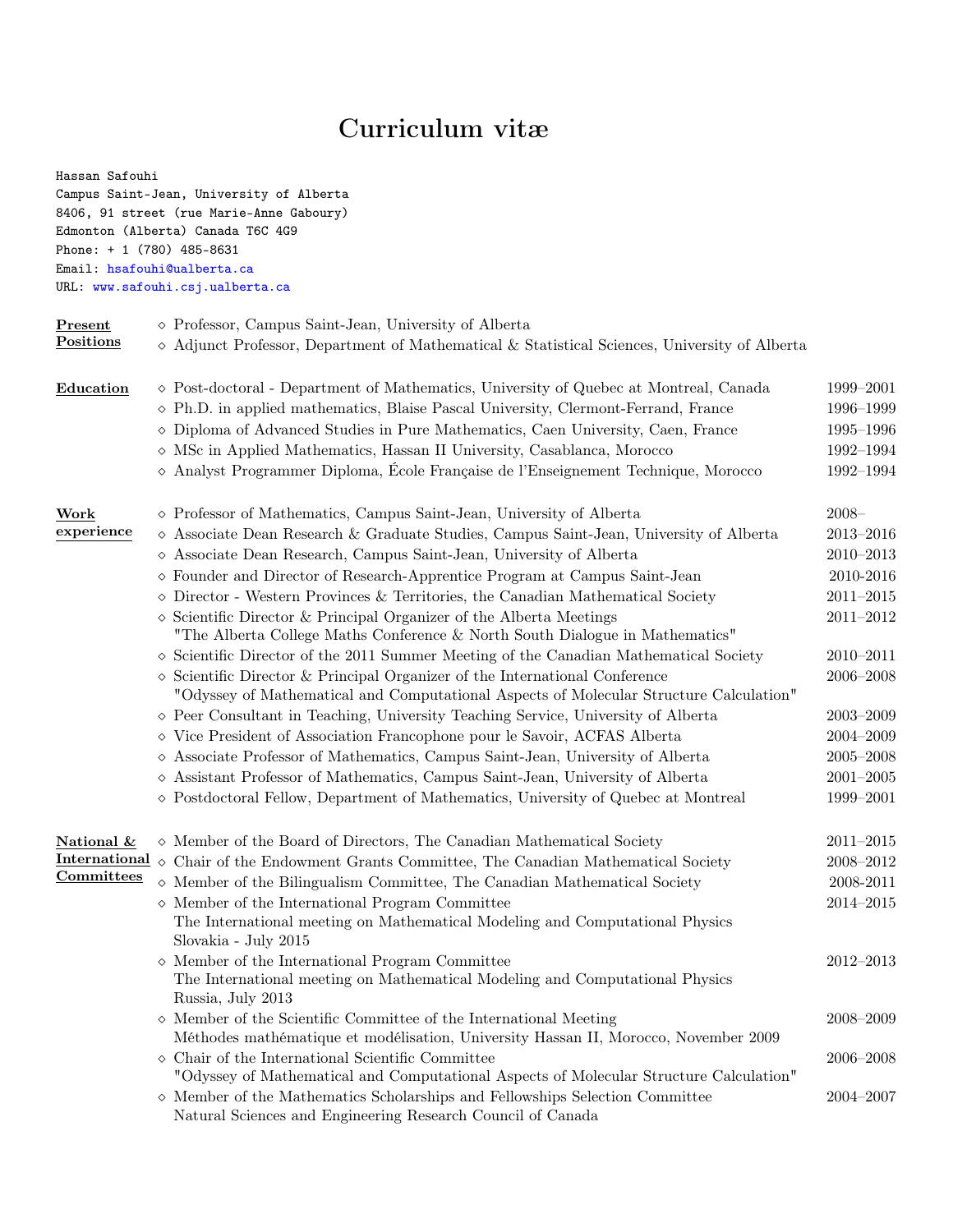| Committees                | $\diamond$ Representative of the University of Alberta for France-Canada Research Fund (FCRF)                                                  | $2010 - 2016$       |
|---------------------------|------------------------------------------------------------------------------------------------------------------------------------------------|---------------------|
| $\underline{\text{UofA}}$ | $\diamond$ The University Research Policy Committee (URPC)                                                                                     | $2010 - 2016$       |
|                           | The President's Research Awards Advisory Committee (PRAAC)<br>♦                                                                                | $2010 - 2015$       |
|                           | The McCalla Professor Selection Committee                                                                                                      | 2010-2014           |
|                           | The SSHRC Leaders Committee<br>♦                                                                                                               | $2010 - 2016$       |
|                           | $\diamond$ FGSR and Associate Deans Committee                                                                                                  | $2014 - 2016$       |
|                           | $\diamond$ Faculty Ambassador, Undergraduate Research Initiative (URI)                                                                         | $2014 - 2018$       |
|                           | The Undergraduate Research Initiative (URI) Advisory Committee<br>◇                                                                            | $2011 - 2014$       |
|                           | $\diamond$ The NSERC Grant Assist Program                                                                                                      | $2014 - 2016$       |
|                           | ◇ ALES Adjudication Committee - Food and Health Initiative - Vitamin Fund                                                                      | $2010 - 2012$       |
|                           | $\diamond$ Undergraduate Research Symposium Planning Committee                                                                                 | 2011                |
|                           | The Science Faculty Council, University of Alberta                                                                                             | $2008 - 2010$       |
| Committees                | $\diamond$ Chair of the Faculty Research Committee                                                                                             | $2010 - 2016$       |
| $\overline{\mathbf{CSJ}}$ | $\diamond$ The Faculty Executive Committee                                                                                                     | $2010 - 2016$       |
|                           | $\diamond$ Member of the Faculty Evaluation Committee                                                                                          | $2014 - 2015$       |
|                           | $\diamond$ Faculty Teaching and Learning Committee                                                                                             | $2010 - 2015$       |
|                           | $\diamond$ Faculté Saint-Jean Presidential Academic Review and Renewal Committee                                                               | $2013 - 2014$       |
|                           | $\diamond$ Council of the Institute of Canadian Studies                                                                                        | $2011 - 2014$       |
|                           | Chair of the Faculty Evaluation Committee                                                                                                      | $2012 - 2013$       |
|                           | "Comité de Synthèse"<br>♦                                                                                                                      | $2010 - 2011$       |
|                           | $\diamond$ Member of the Faculty Evaluation Committee (FEC)                                                                                    | $2009 - 2011$       |
|                           | The Faculty Research Committee, Campus Saint-Jean<br>♦                                                                                         | $2006 - 2009$       |
|                           | $\diamond$ Chair of the Excellence in Teaching Awards Committee                                                                                | $2005 - 2007$       |
|                           | The Faculty Nomination Committee, Campus Saint-Jean                                                                                            | $2004 - 2006$       |
| Research                  | $\diamond$ Asymptotics and Collocation Method                                                                                                  |                     |
| <b>Interests</b>          | $\diamond$ Extrapolation methods and Nonlinear Transformations                                                                                 |                     |
|                           | $\diamond$ Numerical Integration                                                                                                               |                     |
|                           | $\diamond$ Mathematical Modeling                                                                                                               |                     |
|                           | $\diamond$ Molecular Electronic Structure Calculations                                                                                         |                     |
|                           | $\diamond$ Nuclear Magnetic Resonance                                                                                                          |                     |
| <b>NSERC</b>              | $\diamond$ Discovery Grant - Individual                                                                                                        | 2016-2021, 100000\$ |
| Research                  | Natural Sciences and Engineering Research Council of Canada (NSERC)                                                                            |                     |
| Grants                    | Project: Analytical and numerical methods for slowly convergent integrals                                                                      |                     |
|                           | $\Diamond$ Engage Grant                                                                                                                        | 2016, 25000\$       |
|                           | Natural Sciences and Engineering Research Council of Canada (NSERC)<br>Project : Statistical machine learning for improving failure detection. |                     |
|                           | $\diamond$ Discovery Grant - Individual                                                                                                        | 2011-2016, 75000\$  |
|                           | Natural Sciences and Engineering Research Council of Canada (NSERC)<br>Project: Extrapolation Methods and Sequence Transformations             |                     |
|                           | $\diamond$ Discovery Grant - Individual                                                                                                        | 2009-2011, 27000\$  |
|                           | Natural Sciences and Engineering Research Council of Canada (NSERC)                                                                            |                     |
|                           | Project: Extrapolation Methods and Nonlinear Transformations for Applied<br>Mathematics, Theoretical Chemistry and Molecular Physics.          |                     |
|                           | $\diamond$ Collaborative Research and Development Grant (CRD)                                                                                  | 2007-2010, 76500\$  |
|                           | Natural Sciences and Engineering Research Council of Canada                                                                                    |                     |
|                           | Project : Residential construction material waste minimization.                                                                                |                     |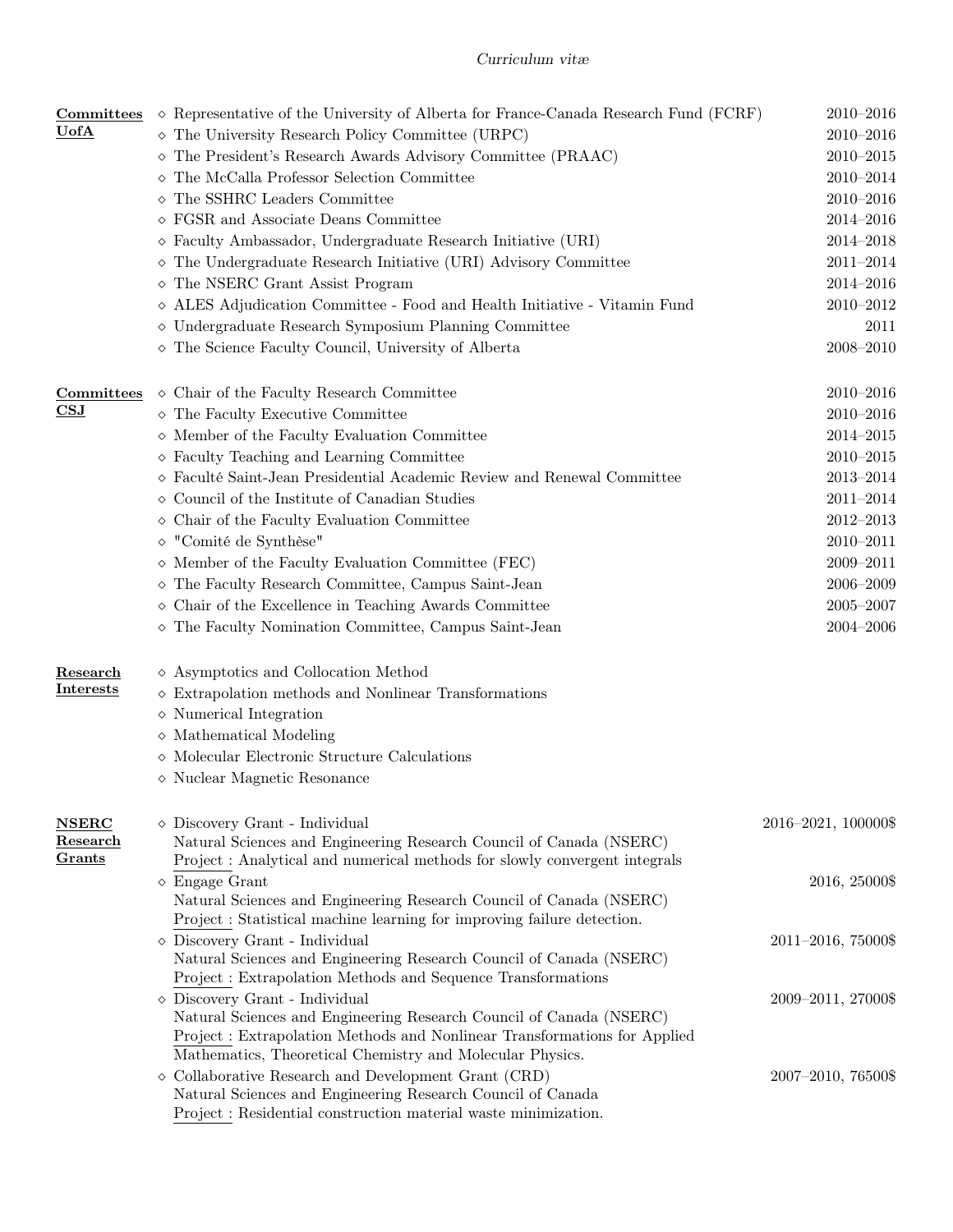|                                |                                                                                                                  | $\diamond$ Discovery Grant - Individual                                                                                                                                                                              |      | Natural Sciences and Engineering Research Council of Canada (NSERC)<br>Project : Fast and accurate numerical evaluation of molecular integrals                                                            |                            | 2003-2008, 30000\$                       |
|--------------------------------|------------------------------------------------------------------------------------------------------------------|----------------------------------------------------------------------------------------------------------------------------------------------------------------------------------------------------------------------|------|-----------------------------------------------------------------------------------------------------------------------------------------------------------------------------------------------------------|----------------------------|------------------------------------------|
| Industrial<br>Research         |                                                                                                                  | Optimum Instruments Inc.                                                                                                                                                                                             |      | $\diamond$ Industrial Contribution to NSERC Engage                                                                                                                                                        |                            | 2016, 48000\$                            |
| Grants                         |                                                                                                                  |                                                                                                                                                                                                                      |      | Project : Statistical machine learning for improving failure detection.<br>$\diamond$ Landmark Master Builder - Collaborative Research<br>Project : Residential construction material waste minimization. |                            | 2007-2010, 90000\$                       |
|                                |                                                                                                                  | $\diamond$ MITACS Inc. - Collaborative Research                                                                                                                                                                      |      | Project : Residential construction material waste minimization.                                                                                                                                           |                            | 2007-2010, 45000\$                       |
| External<br>Research<br>Grants |                                                                                                                  | ◇ Fonds du Secrétariat Francophone<br>Secrétariat Francophone<br>les adultes francophones d'Edmonton.                                                                                                                |      | Project : Modèle transitionnel en littératie et compétences essentielles chez                                                                                                                             |                            | 2015-2016, 50000\$                       |
|                                |                                                                                                                  | and essential skills of military families                                                                                                                                                                            |      | $\diamond$ Human Resources and Skills Development Canada<br>Office of the Information Commissioner of Canada<br>Project : Towards an Integrated Model to support the literacy development                 |                            | 2012-2014, 250000\$                      |
|                                |                                                                                                                  |                                                                                                                                                                                                                      |      | $\diamond$ Pacific Institute of the Mathematical Sciences<br>Project: Organization of the North & South Dialogue in Mathematics 2014.                                                                     |                            | 2013-2014, 4500\$                        |
|                                |                                                                                                                  | $\diamond$ Alberta Innovates - Conference Funds                                                                                                                                                                      |      | Project: Organization of the North & South Dialogue in Mathematics 2014.                                                                                                                                  |                            | 2013-2014, 4000\$                        |
|                                |                                                                                                                  |                                                                                                                                                                                                                      |      | $\diamond$ Pacific Institute of the Mathematical Sciences                                                                                                                                                 |                            | 2012-2013, 8500\$                        |
|                                |                                                                                                                  | Project: Organization of the North $\&$ South Dialogue in Mathematics 2013.<br>$\diamond$ Alberta Innovates - Conference Funds                                                                                       |      | 2012-2013, 4000\$                                                                                                                                                                                         |                            |                                          |
|                                |                                                                                                                  | Project: Organization of the North $\&$ South Dialogue in Mathematics 2013.<br>$\diamond$ Pacific Institute of the Mathematical Sciences<br>Project: Organization of the North & South Dialogue in Mathematics 2012. |      | 2011-2012, 4000\$                                                                                                                                                                                         |                            |                                          |
|                                |                                                                                                                  | $\diamond$ Alberta Advanced Education and Technology<br>Project : Organization of the International Conference the Odyssey 2008.                                                                                     |      | 2008-2009, 7500\$                                                                                                                                                                                         |                            |                                          |
|                                |                                                                                                                  | $\diamond$ Presidential Fund for Innovation and Development, Collaborative Research<br>Project : Impacts Politiques et Sociaux de la Recherche Canadienne en<br>Sciences Humaines.                                   |      | 2007-2008, 25000\$                                                                                                                                                                                        |                            |                                          |
| Internal<br>Research<br>Grants |                                                                                                                  | University of Alberta                                                                                                                                                                                                |      | $\diamond$ Teaching and Learning Enhancement (TLEF) Fund – Collaborative<br>Project: Mathematical Suite foir Moodle (MSM).                                                                                |                            | 2011-2014, 90228\$                       |
|                                |                                                                                                                  |                                                                                                                                                                                                                      |      | $\diamond$ Special Capital Equipment Fund, University of Alberta<br>Projet: The development of ab initio software for molecular integrals.                                                                |                            | $2002 - 2005$ , 12450\$                  |
| Research                       |                                                                                                                  | $\diamond$ Postdoctoral Fellows (2)                                                                                                                                                                                  |      |                                                                                                                                                                                                           |                            |                                          |
| Supervision                    |                                                                                                                  | Name                                                                                                                                                                                                                 | Year | Project                                                                                                                                                                                                   | <b>Present Position</b>    |                                          |
|                                | Temga Temga<br>$2008 -$<br>Analytical and numerical treatment<br>$2010\,$<br>of magnetic properties of molecules |                                                                                                                                                                                                                      |      |                                                                                                                                                                                                           | Petroleum Field Specialist | Engineering Seismology Group Canada Inc. |

John Fofanah 2007– Management of the infrastructure Professional Engineer &

2008 and quality of life assessment Project Management

in war torn third world countries Allegheny Energy, Pittsburgh USA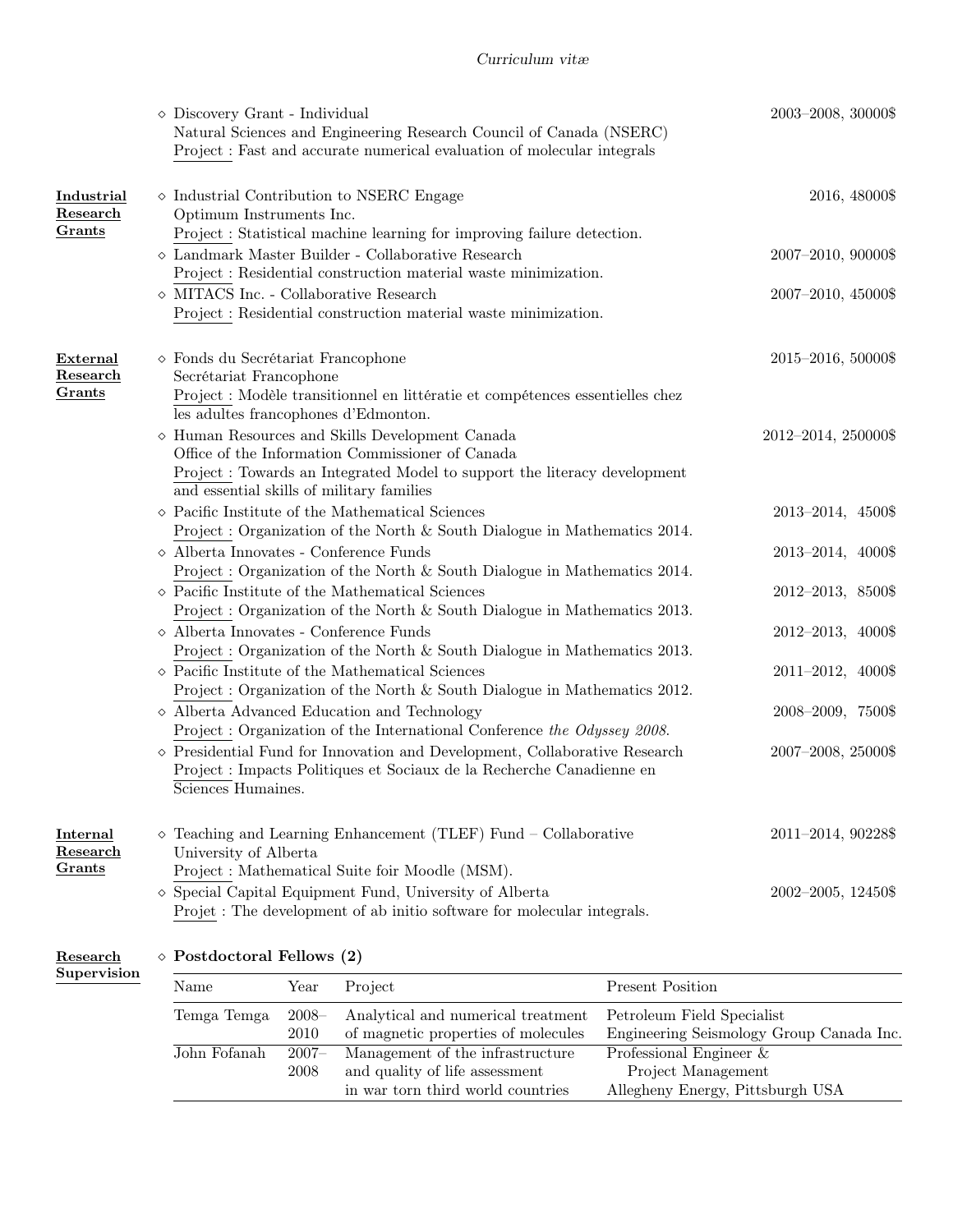| Name                       | Year     | Department           | Project                           | <b>Present Position</b>   |
|----------------------------|----------|----------------------|-----------------------------------|---------------------------|
| Philippe                   | $2013-$  | Depart Math          | Sinc Collocation Methods          | Fellowship                |
| Gaudreau                   | 2016     | & Stat Sciences      | for Solving Quantum               | The Data Incubator        |
|                            |          | UofA                 | Mechanical Problems               |                           |
| Richard                    | $2011-$  | Depart Math          | Techniques in numerical           | Assistant Professor       |
| Slevinsky                  | 2014     | & Stat Sciences      | Integration                       | Univ. Manitoba            |
| Don                        | $2006 -$ | Depart. Civil        | Residential Construction          | Professional Engineer $&$ |
| Mah                        | 2010     | & Environ.           | Material Waste Minimization       | Chair of the Construction |
| (Co-supervision)           |          | Engineering, UofA    |                                   | Programs, NAIT            |
| Samira                     | $2006-$  | Université           | Molecular quantum                 | Unknown                   |
| Elbaroudi                  | 2009     | Chouaïb Doukkali     | similarity measurements           |                           |
| (Co-supervision)           |          | Morocco              | and applications                  |                           |
| Vishal                     | $2004 -$ | Depart. Civil        | Levels of Service (LOS)           | Professional Engineer     |
| Sharma                     | 2009     | & Environ.           | Optimization using                | & Faculty Instructor      |
| (Co-supervision)           |          | Engineering, UofA    | multi-objective decision-making   | NAIT                      |
| John                       | $2003 -$ | Depart. Civil        | Management of infrastructure      | Professional Engineer     |
| Fofanah                    | 2007     | & Environ.           | and quality of life assessment in | & Project Management      |
| (Co-supervision)           |          | Engineering, UofA    | war torn third world countries.   | Allegheny Energy          |
|                            |          |                      | The case of Sierra Leone.         | Pittsburgh USA            |
| $\overline{\text{Lilian}}$ | $2001 -$ | Université           | Development of software           | Researcher                |
| Berlu                      | 2003     | <b>Blaise Pascal</b> | package for the evaluation        | Commissariat à l'Énergie  |
| (Co-supervision)           |          | France               | of molecular integrals            | Atomique (CEA), France    |

|  |  | $\diamond$ Ph.D Students (7) |  |
|--|--|------------------------------|--|
|--|--|------------------------------|--|

# Master Students (7)

| Name                                       | Year             | Department                                         | Project                                                                                                                | <b>Present Position</b>                                                            |
|--------------------------------------------|------------------|----------------------------------------------------|------------------------------------------------------------------------------------------------------------------------|------------------------------------------------------------------------------------|
| Philippe Gaudreau                          | $2012-$<br>2013  | Depart Math<br>& Stat Sciences<br>UofA             | Asymptotic Expansion<br>for Energy Eigenvalues<br>for Anharmonic Oscillators                                           | Fellowship<br>The Data Incubator                                                   |
| Richard Slevinsky                          | $2009 -$<br>2011 | Depart Math<br>& Stat Sciences<br>UofA             | Generalized transformations<br>for numerical integration<br>of oscillatory integrals                                   | Assistant Professor<br>Depart. Math<br>Univ. Manitoba                              |
| Brahim Sabghane<br>(Co-supervision)        | $2009 -$<br>2010 | Univ. Hassan II<br>Morocco                         | Extrapolation methods<br>for slowly convergent series                                                                  | Unknown                                                                            |
| Mohammed<br>Mouattamid<br>(Co-supervision) | $2008 -$<br>2010 | Depart. Civil<br>$&$ Environ.<br>Engineering, UofA | Industrial site-layout<br>optimization utilizing<br>multiple cranes                                                    | <b>Engineering Analyst</b><br>Enbridge Inc.                                        |
| Khaled Kattan<br>(Co-supervision)          | $2008 -$<br>2010 | Depart. Civil<br>& Environ.<br>Engineering, UofA   | 3D modeling approach for<br>the automation of<br>construction operations                                               | Project Manager<br>Trans-Northern<br>Pipelines Inc.                                |
| Aziz Tariq<br>(Co-supervision)             | $2008 -$<br>2010 | Depart. Civil<br>& Environ.<br>Engineering, UofA   | Cast-in-place steel fiber<br>reinforced concrete liner<br>design for pressurize tunnel<br>constructability perspective | Professional Engineer<br>& Construction<br>Project Manager<br>The City of Edmonton |
| Hasan Shafiul<br>(Co-supervision)          | $2008 -$<br>2010 | Depart. Civil<br>$&$ Environ.<br>Engineering, UofA | Interactive and dynamic<br>integrated module for<br>lmobile cranes supporting                                          | Project Engineer<br>Mamoet Canada<br>Western Ltd                                   |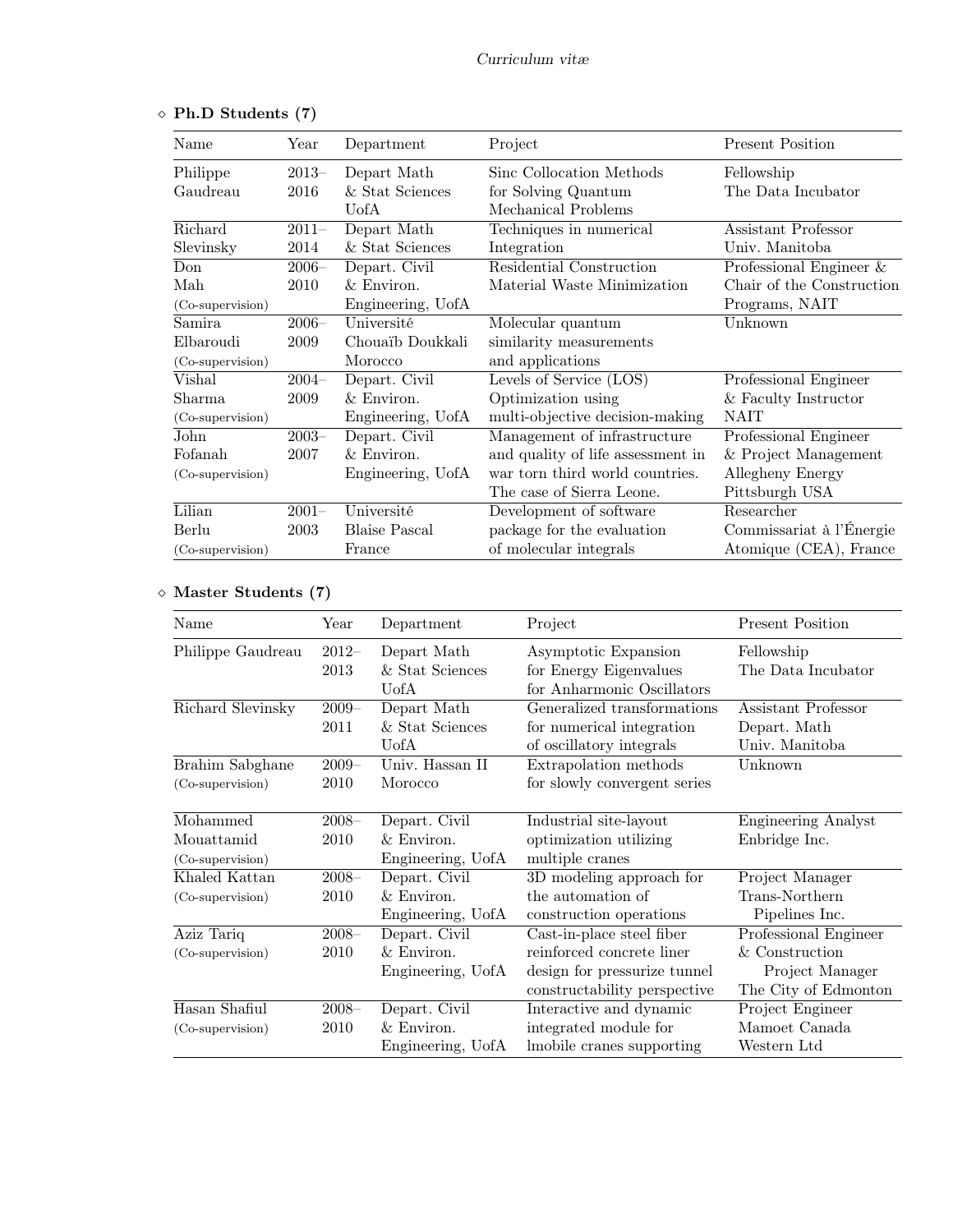| Name                           | Year              | Department                               | Project                                 | <b>Present Position</b>              |
|--------------------------------|-------------------|------------------------------------------|-----------------------------------------|--------------------------------------|
| Émelie El-Hage<br>(NSERC USRA) | 2016              | <b>CSJ</b>                               | Cancer metabolism                       | Pharmacy student<br><b>U</b> ofA     |
| Etienne Vincent                | $\overline{2016}$ | $\overline{\text{CSJ}}$                  | Cancer metabolism                       | BSc student, UofA                    |
| Fatima Davelouis               | 2016              | Depart Math                              | Sinc collocation methods                | <b>BSc</b> student                   |
|                                |                   | & Stat Sciences                          | and applications                        | <b>U</b> ofA                         |
| Patricia Gomez                 | 2016              | $\overline{\text{CSJ}}$                  | <b>Essential Competencies</b>           | Teacher                              |
| (Roger Smith)                  | 2015              |                                          | in Math education                       | Elementary School                    |
| Nan Yuesong                    | 2016              | International                            | Julia Programming                       | <b>Grad Student</b>                  |
| (UAI)                          |                   | Student. China                           | for molecular integrals                 | China                                |
| Kaylin Bechard                 | $\overline{2015}$ | $\overline{\text{CSJ}}$                  | Modern tools in                         | <b>UofA</b>                          |
| (NSERC USRA)                   |                   |                                          | numerical integration                   | Employee                             |
| Tyler Cassidy                  | $\overline{2015}$ | Depart Math                              | Computing eigenvalues                   | Graduate Student                     |
| (NSERC USRA)                   |                   | & Stat Sciences                          | of coulombic potentials                 | McGill Univ.                         |
| Michelle Sullivan              | $\overline{2015}$ | $\overline{\text{CSJ}}$                  | Numerical treatment of                  | <b>BSc Student</b>                   |
|                                |                   |                                          | molecular NMR properties                | <b>U</b> ofA                         |
| Tyler Cassidy                  | $\overline{2014}$ | $\overline{\text{CSJ}}$                  | Computing eigenvalues                   | Graduate student                     |
| (NSERC USRA)                   |                   |                                          | of coulombic potentials                 | McGill Univ                          |
| Bria Kindersley                | $\overline{2013}$ | $\overline{\text{CSJ}}$                  | A Model for Measuring                   | Developer. PNI                       |
| (NSERC USRA)                   |                   |                                          | <b>Essential Competencies</b>           | Digital Media Ltd.                   |
| Philippe Gaudreau              | 2012              | $\overline{\text{CSJ}}$                  | Tails of probability                    | Fellowship                           |
| (NSERC USRA)                   | 2011              |                                          | distributions                           | The Data Incubator                   |
| Kartik Vasudev                 | 2012              | Enginneering                             | <b>NMR</b> properties                   | Graduat student                      |
| Bria Kindersley                | 2011<br>2012      | Physics, UofA<br>$\overline{\text{CSJ}}$ | of molecular systmes<br>Clenshaw-Curtis | Fac. Engineering                     |
| (NSERC USRA)                   |                   |                                          | quadrature method                       | Developer. PNI<br>Digital Media Ltd. |
| Pranai Vasudev                 | 2011              | $\overline{\text{CSJ}}$                  | Nuclear magnetic resonance              | Graduat student                      |
|                                | $2010\,$          |                                          | of molecular systems                    | UofT                                 |
| Richard Slevinsky              | $\,2009\,$        | Enginneering                             | Algorithms for                          | Assistant Professor                  |
| (NSERC USRA)                   |                   | Physics, UofA                            | of the $G$ transformations              | Univ. Manitoba                       |
| Currie Lewis                   | 2008              | $\overline{\text{CSJ}}$                  | Connecting applied                      | <b>Family Doctor</b>                 |
| (STE Funding)                  |                   |                                          | mathematics to biology                  |                                      |
| Richard Slevinsky              | 2008              | Enginneering                             | Extrapolation methods                   | <b>Assistant Professor</b>           |
| (NSERC USRA)                   | 2007              | Physics, UofA                            | for the Twisted tail                    | Univ. Manitoba                       |
| Chad Krayenhoff                | 2007              | $\overline{\text{CSJ}}$                  | Technology in secondary                 | Teacher - Jasper                     |
| (Roger Smith)                  |                   |                                          | level mathematics                       | Junior High School                   |
| Khaled Kattan                  | 2007              | $\overline{\text{CSJ}}$                  | Symbolic programming                    | Project Manager. Trans-              |
| (STEP)                         | 2006              |                                          | language in mathematics                 | Northern Pipelines Inc.              |
| Stefan Duret                   | 2006              | Enginneering                             | The $WD$ and $SD$                       | Entrepreneur                         |
| (NSERC USRA)                   | 2005              | Physics, UofA                            | transformations                         |                                      |
| Nathan Linfoot                 | 2006              | $\overline{\text{CSJ}}$                  | Overlap-like quantum                    | Unknown                              |
|                                |                   |                                          | similarity integrals                    |                                      |
| Pierre Muhie                   | 2006              | $\overline{\text{CSJ}}$                  | Symbolic programming                    | Economist                            |
|                                |                   |                                          | language in mathematics                 |                                      |
| Paulina Stroemich              | 2005              | Enginneering                             | Symbolic programming                    | Substation Engineer                  |
|                                |                   | Physics, UofA                            | language in mathematics                 | Epcor                                |
|                                |                   |                                          |                                         |                                      |

## Undergraduate Research Students (23)

- $Editionship \quad \diamond$  Editor Advances in Numerical Analysis 2011–  $\diamond$  Member of the Editorial Board – Dataset Papers in Physical Chemistry 2012–2015
	- $\diamond$  Member of the Editorial Board Abstract and Applied Analysis 2010–2011

 Guest Editor, International Journal of Quantum Chemistry 2008–2009 Proceedings of the International Conference Odyssey 2008 – Alberta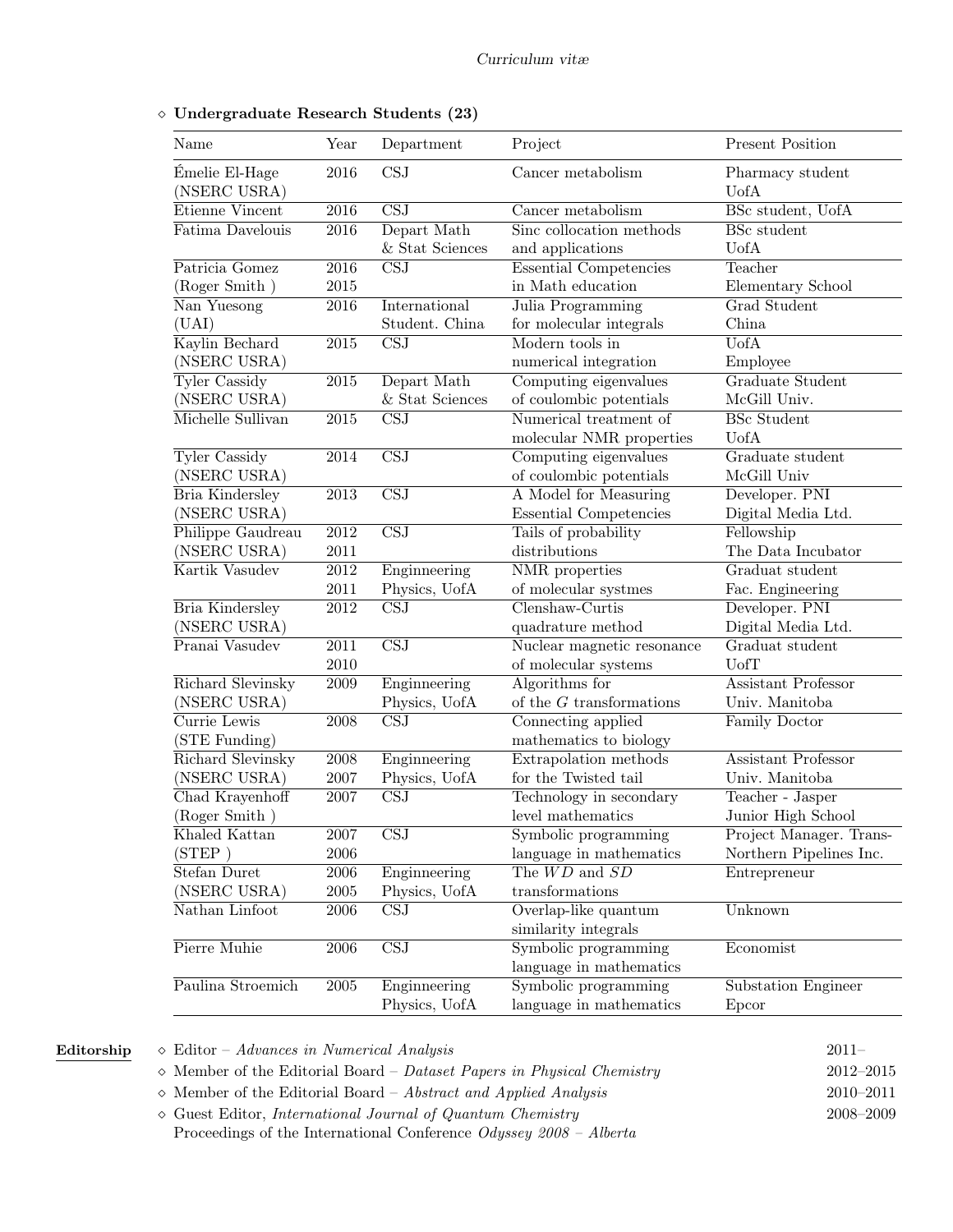- **Reviewer**  $\diamond$  *Numerical Algorithms* 
	- Applied Numerical Mathematics
	- Journal of Computational Applied Mathematics
	- Journal of Physics A : Mathematical and Theoretical
	- Journal of Computational Physics
	- Journal of Computational Chemistry
	- Canadian Journal of Physics
	- Journal of Molecular Modeling
	- Journal of Physical Chemistry

# **Courses**  $\Diamond$  Analysis – 1<sup>st</sup> year course (France)

- **Taught**  $\diamond$  General Mathematics 1<sup>st</sup> year course (France)
	- $\circ$  Calculus I & II for Engineering MATHQ 100 & 101
	- $\diamond$  Calculus I & II MATHQ 113 & 115
	- $\Diamond$  Linear Algebra for Engineering MATHQ 102
	- $\diamond$  Differential Equations for Engineering MATHQ 201
	- $\diamond$  Introduction to Differential Equations MATHQ 334
	- $\diamond$  Partial Differential Equations MATHQ 337
	- $\diamond$  Mathematical Modelling Math 372
	- $\diamond$  Techniques in Applied Mathematics MATH 538
	- Operation Research CIV E 605
	- $\diamond$  Advanced Mathematics for Engineers CIV E 709

| Honors & | $\diamond$ Graduate Student Supervisor Award, Graduate Students' Association, University of Alberta | 2014                |
|----------|-----------------------------------------------------------------------------------------------------|---------------------|
| Awards   | $\diamond$ Rutherford Award for Excellence in Undergraduate Teaching, University of Alberta         | 2012                |
|          | $\diamond$ Best Paper Award in Computing, Education and Research                                    | 2009                |
|          | American Society of Civil Engineering. The 2009 Construction Research Congress                      |                     |
|          | $\diamond$ Nominated Expert in Applied Mathematics                                                  | 2009                |
|          | Nomination by AUF (Agence universitaire de la Francophonie)                                         |                     |
|          | $\diamond$ Award for Excellence in Teaching, Campus Saint-Jean, University of Alberta               | 2004 and 2008       |
|          | $\diamond$ Award for Excellence in Research, Campus Saint-Jean, University of Alberta               | 2004, 2005 and 2007 |
|          | $\diamond$ McCalla Research Professorship, University of Alberta                                    | 2006                |
|          | $\diamond$ Award for young researchers, Clermont-Ferrand & Blaise Pascal University, France         | 1999                |
|          | $\diamond$ Award for Excellence, École Française de l'Enseignement Technique                        | 1994                |
|          |                                                                                                     |                     |

#### Publications  $\Diamond$  Articles published in refereed journals (graduates students in blue; undergraduates in red)

- 1. P. Gaudreau and H. Safouhi. A Numerical Treatment of Energy Eigenvalues of Harmonic Oscillators Perturbed by a Rational Function. Journal of Mathematical Physics, Submitted, 2016.
- 2. T. Cassidy, P. Gaudreau, and H. Safouhi. On the Computation of Eigenvalues of the Anharmonic Coulombic Potential. Journal of Mathematical Chemistry, Submitted, 2016.
- 3. P. Gaudreau and H. Safouhi. Centrosymmetric Matrices in the Sinc Collocation Method for Sturm-Liouville Problems. European Physical Journal, 108, 01004 (1–12), 2016.
- 4. P. Gaudreau, R. Slevinsky and H. Safouhi. The Double Exponential Sinc Collocation Method for Singular Sturm-Liouville Problems. Journal of Mathematical Physics, 57, 043505 (1–19), 2016.
- 5. P. Gaudreau, R. Slevinsky and H. Safouhi. Computing Energy Eigenvalues of Anharmonic Oscillators using the Double Exponential Sinc collocation Method. Annals of Physics., 360, 520–538, 2015.
- 6. P. Gaudreau, K. Hayami, Y. Aoki, H. Safouhi and A. Konagaya. Improvements to the Cluster Newton Method for an Underdetermined Inverse Problem. Journal of Applied and Computational Mathematics., 283, 122–141, 2015.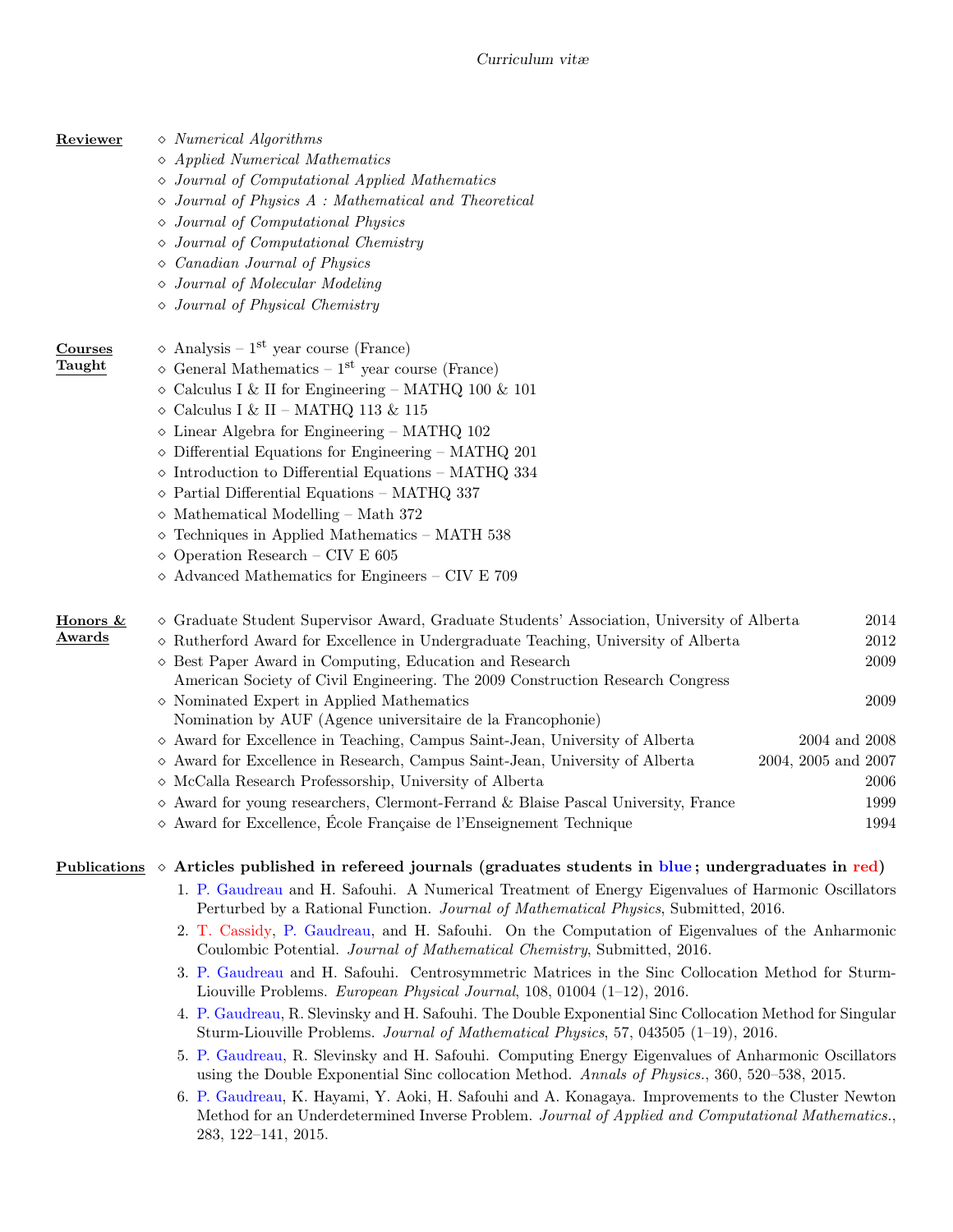- 7. M. Slevinsky and H. Safouhi. Useful Properties of the Coefficients of the Slevinsky-Safouhi Formula for Differentiation. Numer. Algor., 66, 457–477, 2014.
- 8. P. Gaudreau, R. Slevinsky and H. Safouhi. An Asymptotic Expansion for Energy Eigenvalues for Anharmonic Oscillators. Annals of Physics., 337, 261–277, 2013.
- 9. M. Slevinsky and H. Safouhi. A comparative numerical study of numerical steepest descent, extrapolation methods and sequence transformations in computing semi-infinite integrals. Numer. Algor., 60, 2, 315– 337, 2012.
- 10. P. Gaudreau, R. Slevinsky and H. Safouhi. Computation of tail probability distributions via extrapolation methods and connection with rational and Padé approximants. SIAM J. Sci. Comput., 34, B65–B85, 2012.
- 11. H. Safouhi, M. Mouattamid, U. Hermann and A. Hendi. An algorithm for the calculation of feasible mobile crane position areas. Automation in Construction, 20, 360–367, 2011.
- 12. J. D. Manrique, M. Al-Hussein, A. Bouferguene, H. Safouhi and R. Nasseri. Combinatorial algorithm for optimizing wood wast in framing designs. ASCE J. Construct. Eng. Manag., 137, 188–197, 2011.
- 13. H. Safouhi. Integrals of the paramagnetic contribution in the relativistic calculation of the shielding tensor. J. Math. Chem., 48, 601–616, 2010.
- 14. M. Slevinsky and H. Safouhi. A Recursive algorithm for the G transformation and accurate computation of incomplete Bessel functions. App. Num. Math., 60, 1411–1417, 2010.
- 15. R. Slevinsky, T. Temga, M. Mouattamid and H. Safouhi. One- and two-center ETF-integrals of first order in relativistic calculation of NMR parameters. J. Phys. A : Math. Theor., 43, 225202 (14pp), 2010.
- 16. H. Safouhi. Bessel, sine and cosine functions and extrapolation methods for computing molecular multicenter integrals. Numer. Algor., 54, 141–167, 2010.
- 17. H. Shafiul, M. Al-Hussein, U. Hermann and H. Safouhi. Interactive and dynamic integrated module for mobile cranes supporting system design. ASCE J. Construct. Eng. Manag., 136, 179–186, 2010.
- 18. M. Slevinsky and H. Safouhi. New Formulae for Higher Order Derivatives and Applications. J. Comput. App. Math., 2, 405–419, 2009.
- 19. H. Safouhi. Erratum and Answer to the comment by Harris on : Numerical treatment of two-center overlap integrals (J. Mol. Mod., 12, 213–220, 2006). J. Mol. Model., 15, 1541-1543, 2009.
- 20. M. Slevinsky and H. Safouhi. The S and G transformations for computing three-center nuclear attraction integrals. Int. J. Quantum Chem., 109, 1741–1747, 2009.
- 21. M. Slevinsky and H. Safouhi. Numerical Treatment of a Twisted Tail using Extrapolation Methods. Numer. Algor., 48, 301 - 316, 2008.
- 22. L. Berlu and H. Safouhi. Analytical treatment of nuclear magnetic shielding tensor integrals over exponential type functions. J. Theor. Comput. Chem., 7, 1215–1225, 2008.
- 23. S. Duret, A. Bouferguene and H. Safouhi. Strategies for an efficient implementation of the Gauss-Bessel quadrature for the evaluation of multicenter integral over STFs. J. Comput. Chem., 29, 6, 934–944, 2008.
- 24. V. Sharma, M. Al-Hussein, H. Safouhi and A. Bouferguene. Municipal infrastructure asset levels of service assessment for investment decisions using analytic hierarchy process. ASCE J. Infrastruct. Sys., 14, 3, 193–200, 2008.
- 25. S. Duret and H. Safouhi. The W algorithm and the  $\bar{D}$  transformation for the numerical evaluation of three-center nuclear attraction integrals. Int. J. Quantum Chem., 107, 1060–1066, 2007.
- 26. H. Safouhi and A. Bouferguene. Nonlinear transformation methods for accelerating the convergence of Coulomb integrals over exponential type functions. Theor. Chem. Acc., 117, 183–332, 2007.
- 27. J. B. Fofanah, M. Al-Hussein, H. Safouhi and A. Bouferguene. Postwar reconstruction : sustainability approach using hamming distance and analytic hierarchy process concepts. A case study of Sierra Leone, Int. J. Environ. Cult. Econ. Soc. Sustain., 3, 1, 28–41, 2007.
- 28. A. Bouferguene and H. Safouhi. The Gauss-Bessel quadrature : A tool for the evaluation of Barnett-Coulson/Lowdin functions. Int. J. Quantum Chem., 106, 2398–2407, 2006.
- 29. H. Safouhi. Numerical treatment of two-center overlap integrals. J. Mol. Model., 12, 213–220, 2006.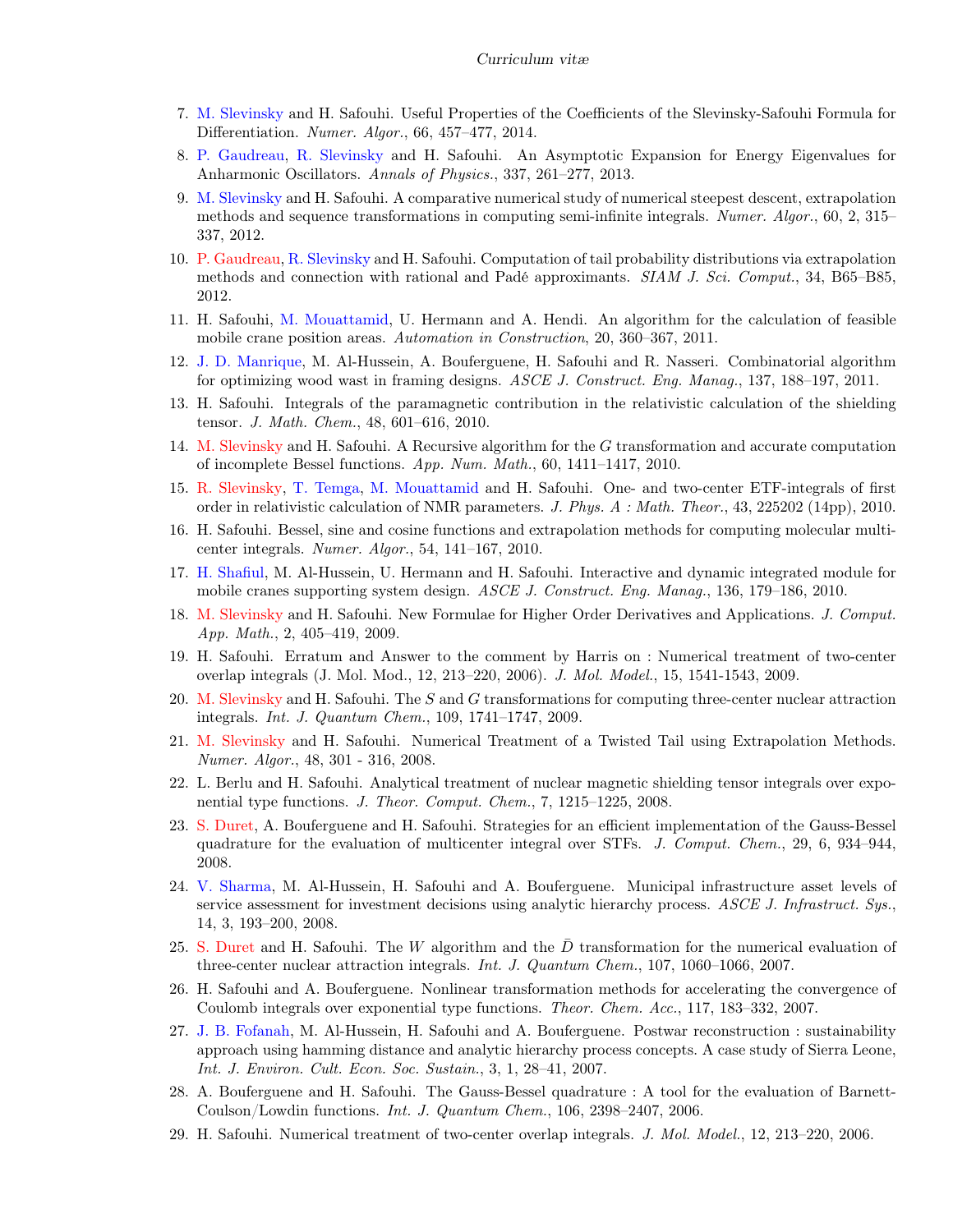- 30. H. Safouhi. Analytical and numerical development for the two-center overlap-like quantum similarity integrals over Slater type functions. J. Phys. A. : Math. Gen., 38, 7341–7361, 2005.
- 31. H. Safouhi and A. Bouferguene. Extrapolation methods for improving convergence of spherical Bessel integrals for the two-center Coulomb integrals. Int. J. Quantum Chem., 106, 2318–2323, 2006.
- 32. A. Bouferguene and H. Safouhi. An Efficient method for computing NMR spectral densities involving Kohlrausch/Williams-Watts decay function. Int. Elect. J. Mol. Des., 5, 201–212, 2006.
- 33. H. Safouhi and L. Berlu. The Fourier transform method and the SD approach for the analytical and numerical treatment of multicenter overlap-like quantum similarity integrals. J. Comp. Phys., 216, 19–36, 2006.
- 34. A. Bouferguene and H. Safouhi. A complexity analysis of the Gauss-Bessel quadrature as applied to the evaluation of multi-centre integrals over STFs. J. Phys. A. : Math. Gen., 39, 499–511, 2006.
- 35. H. Safouhi and A. Bouferguene. The symbolic programming language in molecular multicenter integral problem. Int. J. Quantum Chem., 106, 65–78, 2006.
- 36. A. Bouferguene and H. Safouhi. Polynomial approximates of Boys function using the Lanczos Tau method. Recent Res. Devel. Quantum Chem., 5, 1–13, 2006.
- 37. L. Berlu and H. Safouhi. Analytical development of multicenter overlap-like quantum similarity integrals over Slater type functions and numerical evaluation. J. Theor. Comput. Chem., 4, 787–801, 2005.
- 38. A. Bouferguene and H. Safouhi. Use of Lanczos Tau method to derive polynomial approximate from the addition theorem of Slater type orbitals. Int. Elect. J. Mol. Des., 4, 527–536, 2005.
- 39. H. Safouhi. Highly accurate numerical results for three-center nuclear attraction and two-electron Coulomb and exchange integrals over Slater type functions. *Int. J. Quantum Chem.*, 100, 172–183, 2004.
- 40. H. Safouhi and L. Berlu . Molecular three-center electronic integrals over Slater type orbitals evaluated using nonlinear transformations. Int. Elect. J. Mol. Des., 3, 83–92, 2004.
- 41. L. Berlu and H. Safouhi. Multicenter two-electron Coulomb and exchange integrals over Slater functions evaluated using a generalized algorithm based on nonlinear transformations. J. Phys. A. : Math. Gen., 37, 3393–3410, 2004.
- 42. L. Berlu, H. Safouhi and P. Hoggan. Fast and accurate evaluation of three-center two-electron Coulomb, hybrid and three-center nuclear attraction integrals over Slater type orbitals using the SD transformation. Int. J. Quantum Chem., 99, 221–235, 2004.
- 43. L. Berlu and H. Safouhi. A new algorithm for accurate and fast numerical evaluation of hybrid and three-center two-electron Coulomb integrals over Slater type functions. J. Phys. A. : Math. Gen., 36, 11267–11283, 2003.
- 44. L. Berlu and H. Safouhi. An extremely efficient and rapid algorithm for a numerical evaluation of threecenter nuclear attraction integrals over Slater type functions. J. Phys. A. : Math. Gen., 36, 11791–11805, 2003.
- 45. H. Safouhi and P. E. Hoggan. Nonlinear transformation methods for improving convergence of molecular electronic integrals over exponential type orbitals. Mol. Phys., 101, 19–31, 2003.
- 46. H. Safouhi. Convergence properties of the  $SD$  transformation and a fast and accurate numerical evaluation of molecular integrals. J. Phys. A. : Math. Gen., 35, 9685–9698, 2002.
- 47. H. Safouhi and P. E. Hoggan. Three-center nuclear attraction, three-center two-electron Coulomb and hybrid integrals over B functions evaluated using the nonlinear  $S\overline{D}$  transformation. Int. J. Quantum Chem., 119–135, 2002.
- 48. H. Safouhi. Efficient and rapid numerical evaluation of the two-electron four-center Coulomb integrals using nonlinear transformations and practical properties of sine and Bessel functions. J. Comput. Phys., 176, 1–19, 2002.
- 49. H. Safouhi and P. E. Hoggan. Recent progress in the accurate and rapid evaluation of all Coulomb integrals over Slater type orbitals. Int. J. Quantum Chem., 84, 580–591, 2001.
- 50. H. Safouhi. An extremely efficient approach for accurate and rapid evaluation of three-centre two-electron Coulomb and hybrid integrals over B functions. J. Phys. A. : Math. Gen., 34, 881–902, 2001.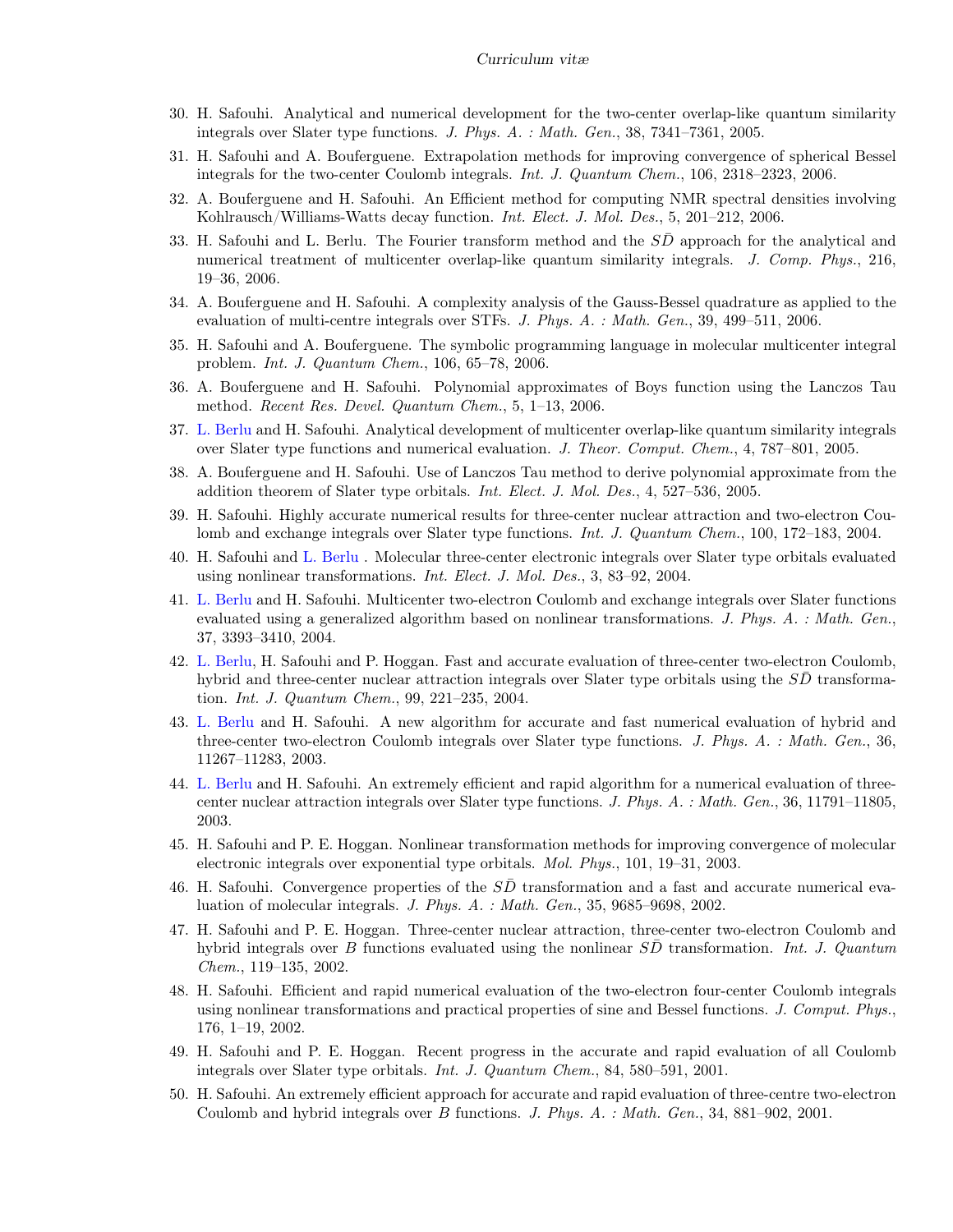- 51. H. Safouhi. Properties of the sine, spherical Bessel and reduced Bessel functions for improving convergence of semi-infinite very oscillatory integrals : The evaluation of three-centre nuclear attraction integrals over B functions. J. Phys. A. : Math. Gen., 34, 2801–2818, 2001.
- 52. H. Safouhi. Numerical evaluation of three-center two-electron Coulomb and hybrid integrals over B functions using the HD and HD methods and convergence properties. J. Math. Chem., 29, 213–232, 2001.
- 53. H. Safouhi. The  $HD$  and  $H\overline{D}$  methods for accelerating the convergence of three-center nuclear attraction and four-center two-electron integrals over B functions and their convergence properties. J. Comput. Phys., 165, 473–495, 2000.
- 54. H. Safouhi and P. E. Hoggan. New method of rapid and accurate evaluation for multicenter bielectronic integrals over B functions. Int. J. Quantum Chem., 80, 236–248, 2000.
- 55. H. Safouhi and P. E. Hoggan. Non-linear transformations for rapid and efficient evaluation of multicenter bielectronic integrals over B functions. J. Math. Chem., 25, 259–280, 1999.
- 56. H. Safouhi and P. E. Hoggan. Three-centre two electron Coulomb and hybrid integrals evaluated using nonlinear  $D$ - and  $\bar{D}$ -transformations. J. Phys. A. : Math. Gen., 32, 6203–6217, 1999.
- 57. H. Safouhi and P. E. Hoggan. Efficient and rapid evaluation of three-center two electron Coulomb and hybrid integrals using nonlinear transformations. J. Comput. Phys., 155, 331–347, 1999.
- 58. H. Safouhi and P. E. Hoggan. Efficient evaluation of Coulomb integrals : the nonlinear D- and Dtransformations. J. Phys. A. : Math. Gen., 31, 8941–8951, 1998.
- 59. H. Safouhi, D. Pinchon and P. E. Hoggan. Efficient evaluation of integrals for density functional theory : the nonlinear D-transformations to evaluate three-center nuclear attraction integrals over B functions. Int. J. Quantum Chem., 70, 181–188, 1998.

#### Articles published in refereed conference proceedings

- 1. H. Shafiul, M. Al-Hussein, U. R. Hermann and H. Safouhi. An automated system for mobile crane selection, swing control and ground pressure calculation. Proceedings of the Twelfth International Conference on Civil, Structural and Environmental Engineering Computing, 1–14, 2009.
- 2. J. D. Manrique, M. Al-Hussein, A. Bouferguene, H. Safouhi and R. Nasseri. Automation of construction drawings and waste minimization for stick-frame constructions based on the  $I<sup>3</sup>$  concept. Proceedings of the 2008 CSCE Conference, 1, 398–406, 2008.
- 3. H. Shafiul, M. Al-Hussein, U. R. Hermann and H. Safouhi. Integrated module for mobile crane dynamic instability analysis and supporting system design. ASCE Proceedings of the 2009 Construction Research Congress, 386–395, 2009.
- 4. V. Sharma, M. Al-Hussein and H. Safouhi. Interactive 3D-based decision support system for municipal infrastructure investment : A framework. Proceedings of the 2007 CSCE Conference, 2, 1211–1222, 2007.
- 5. H. Safouhi and A. Bouferguene. Numerical evaluation of two-center overlap integrals over Slater-type orbitals and convergence properties. Int. Elect. J. Mol. Des., 4, 413–422, 2005.
- 6. H. Safouhi and L. Berlu. Convergence improvement of two-electron four-center Coulomb and exchange integrals over Slater type orbitals. Int. Elect. J. Mol. Des., 3, 728–736, 2004.
- 7. H. Safouhi. Three-center nuclear attraction integrals for density functional theory and nonlinear transformations. Lec. Notes. Comput. Sciences, II, 280–289, 2004.

#### Collections

1. Odyssey of Mathematical and Computational Aspects of Molecular Electronic Structure Calculations. Edited by Hassan Safouhi, Volume 109, Issue 8 (Pages 1617–1765), Wiley, 2009. ISSN : 0020-7608.

#### Book Chapters

1. H. Safouhi. Chapter title : Fourier Transformation Method for Computing NMR integrals over Exponential Type Functions. Fourier Transform. Salih Mohammed Salih (Editor), 2012. ISBN : 979-953-307- 869-3.